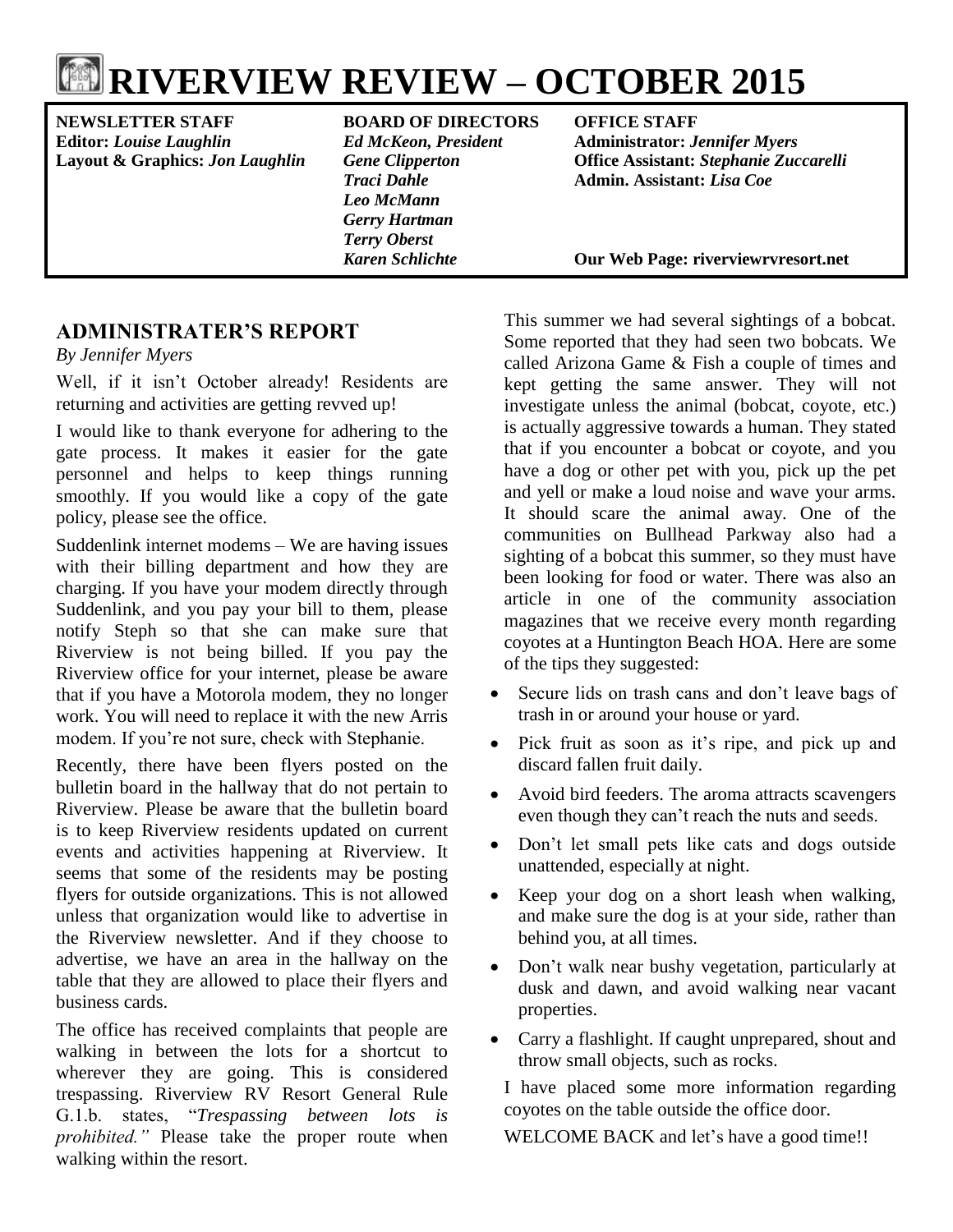# **TREASURER REPORT**

#### *By Karen Schlichte*

Through August HOA continues to maintain it's over budget in income by \$11,938 and under budget with personnel expenses by \$29, 541 and under budget of \$67,470 for utilities.

Reserve account has a balance of \$660.079 with our monthly assessment and interest from CD's of \$11,463 and expenses of \$ 17,854. Those expenses were, \$1,844 payment on the bobcat, \$2,616 payment on the golf course equipment, \$11,849 payment for the two AC units for the billiard room, Sprint bike for the exercise room, \$1,610, and another Sprint bike for \$1,780. A credit of \$1,844 to re-class the bobcat payment.

Golf course income remains over budget by \$21,937. Resident membership is over budget by \$7,404, member punch card over by \$2,467, nonresident punch cards over by \$1,587, nonresident green fees over by \$4,659, nonresident riding carts over by \$2,651 and other income over by \$1,307. Those are the highlights.

Personnel expenses are under budget by \$5,442, utilities under by \$6,534, grounds care over budget by \$3,627.

Most of you will see that the trees on the golf course have had a nice hair cut.

Then with the golf course closing as of September 14<sup>th</sup> for reseeding we will lose some of our over budget income but I think that when it reopens and residents continue to drift back to their winter home the outlook for our golf course looks very promising. With our golf course staff, headed up by Brian, our course should be in tip top shape this winter. Please be generous with our compliments. Brian and Michael have worked very hard to bring the course to it's great condition.

Over all the association and golf course are looking pretty good. We have to thank all of our staff for a job well done. Be sure to be generous with our compliment for the job our maintenance staff and office girls have done this past summer too.

### **TREASURER COMMENTS**

#### *By Karen Schlichte*

Did you know that we have volunteers who pick up our aluminum cans and transport them to recycle for cash and then give it to the Pro Shop Committee for the golf cart path project? Now it maybe only \$1,800 to \$2,000 plus in money collected but it's that much less we as residents have to spend on this problem. The golf cart path is in need of repaving and at some time it will have to be done. Guess who will pay for this? The residents of this resort.

If you would like to contribute to this fund, we are asking that you place the cans loose in the labeled bins that are provided at each dumpster area. Please do NOT place them in bags, it makes it messier for the volunteers that are collecting them as the recycling center will not accept them if they are in bags. No cigarette butts or doggie poop please!! Or other garbage in those bins.

I know to rinse your cans is too much to ask, but would be very helpful to the volunteers. If you don't want to take the time to recycle, you can always donate cash to this fund.

The volunteers who take care of the aluminum cans thank you.

#### **STEPHANIE'S REPORT**

| Get Well Wishes To:                             |  |
|-------------------------------------------------|--|
|                                                 |  |
|                                                 |  |
|                                                 |  |
|                                                 |  |
|                                                 |  |
|                                                 |  |
| We extend our condolences to the family members |  |
| of residents who have passed away.              |  |
|                                                 |  |
| We extend our condolences to resident who have  |  |
| lost family members.                            |  |
|                                                 |  |
| Donna Brown (Father) Lot#604                    |  |

Thanks again to the residents for their donations #574 Runkle, Jim & Pat, #479 Oberst, Terry & Sherry #460 Reinbolt, Gary & Dee, #604 Brown, Dave & Donna all donated to the candy & popcorn fund for the counter.

#### **FYI**

Current magazines are welcome in the library. Please take older issues to recycling. Please no books in significant disrepair, take them to Goodwill.

Please return all DVD's & Video Tapes.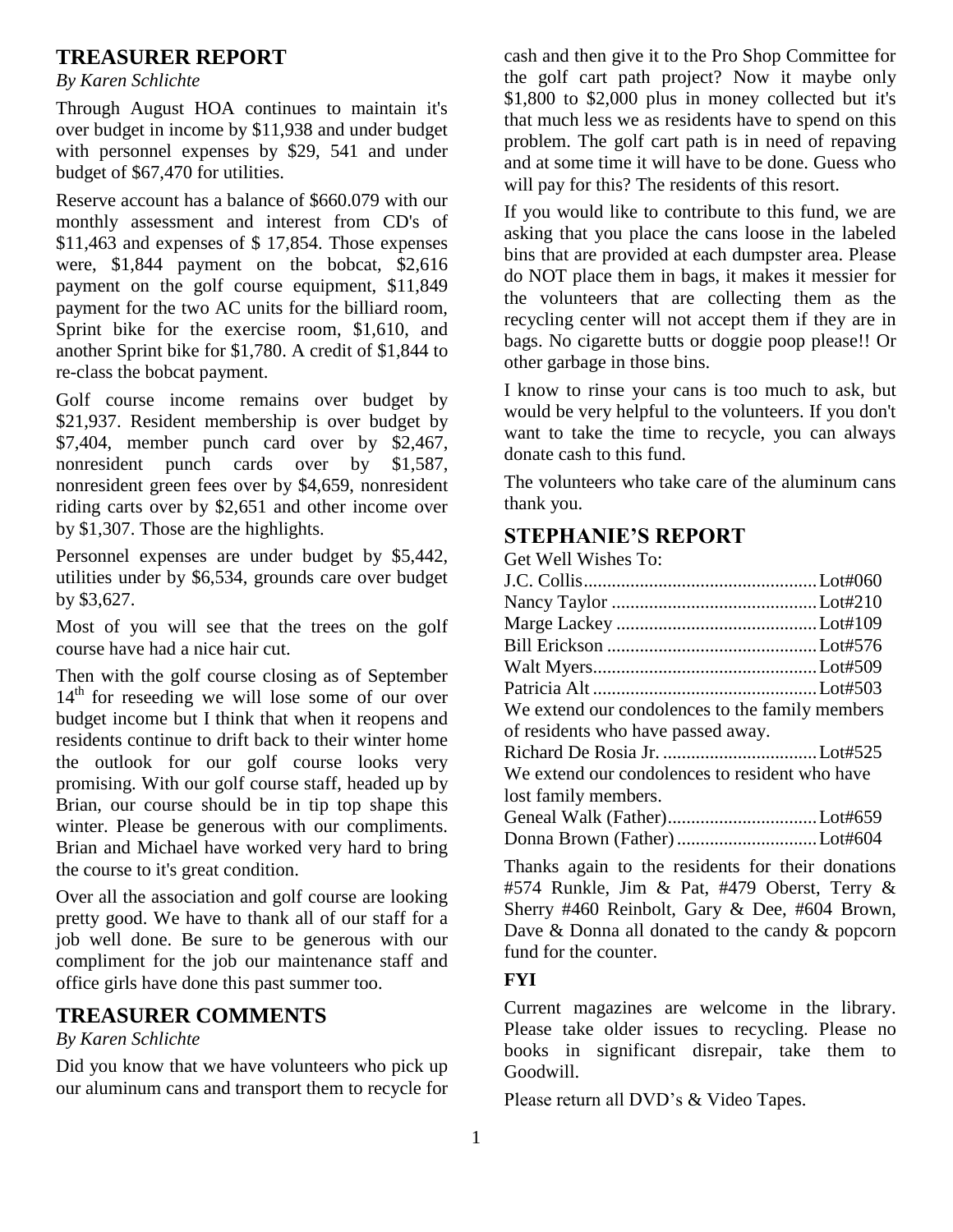Please remember the speed limit is 15 mph. Please remember to pick up after your pets.

The "Needlers" will begin meeting again on Oct. 6 from 10-12 in the Craft Room. Please bring your projects and join us. If you want to learn to knit or crochet, I'll teach you how. I look forward to seeing everyone.

Teresa Simmons #470 Cell-480-370-5449

# **LIONS CLUB DONATES GLASSES**

*By Doreen Hansen*

Are you in the market for a new pair of glasses? Don't know what to do with your old pair? Or the many pairs you find lying around the house…

The local Lions Club donates used glasses to needy children and adults who cannot afford new specs. We have placed a box on the table located next to the office. If you have any glasses you would like to donate to the Lions Club, please put them in this box. A volunteer from the Lions Club will pick them up periodically.

Thank you for your generosity! It's a great program and your participation is much appreciated!

### **OCTOBER ACTIVITIES**

#### *By Linda Sommerville*

The highways heading to Bullhead are no doubt beginning to get busier as our park residents head back for the Fall/Winter seasons. Those of us who work behind the scenes are already planning and scheduling many events for the coming season.

For the Activities team the month of October kicks off with its first Happy Hour on Saturday, October 10th with our in-house band - the Strangers. October 17th (Oktoberfest) with Class Act, and the 24th with the Strangers. Our Annual Halloween Dance - themed this year "Hollywood Fright Night" will feature American Made (same band we also have for Valentines). More details for these events and dates tickets go on sale will be posted elsewhere in this newsletter. Karaoke starts Monday October12th.

We strive to provide events that many will enjoy and diverse enough that there is something for everyone. As our audience changes subtly every season we work to keep step with these changing times. To keep up with rising costs we have changed our pricing for the coming season - Happy Hours \$4 and Reserved Seat dances \$10.

There is one exception to this price change and that is the Oktoberfest on the 17th - due to the menu offerings (select beverage) it is greatly beneficial to have a headcount prior to the date - these tickets have been \$5 in the past and will remain at this price level this year.

Is there a better way to do what our many volunteers do? There is always opportunity to improve whatever the task. There are many ways to cook a burger.

Things we discuss and review samples - What new or additional tools are needed in the kitchen to ensure we are best prepared for our variety of menus? Where can our team provide assistance to ensure other teams can improve their offering to our park residents? Our team looks and tries to take action on many topics throughout the season. We are a bunch of everyday people who love having fun and try to make sure the fun is there for our park.

If you are interested in sharing ideas, making some friends and having a good time in the park you live in - our sign up board stands outside the Grandroom come lend us a hand.

See you around, Linda Sommerville

# **PRO SHOP COMMITTEE**

#### *By Ken Dahle, Pro Shop Committee Chair*

Hi all, not much news than from September newsletter, just a few reminders.

Our next Pro Shop Committee meeting will be Friday October 9th and the "Barbeque" Friday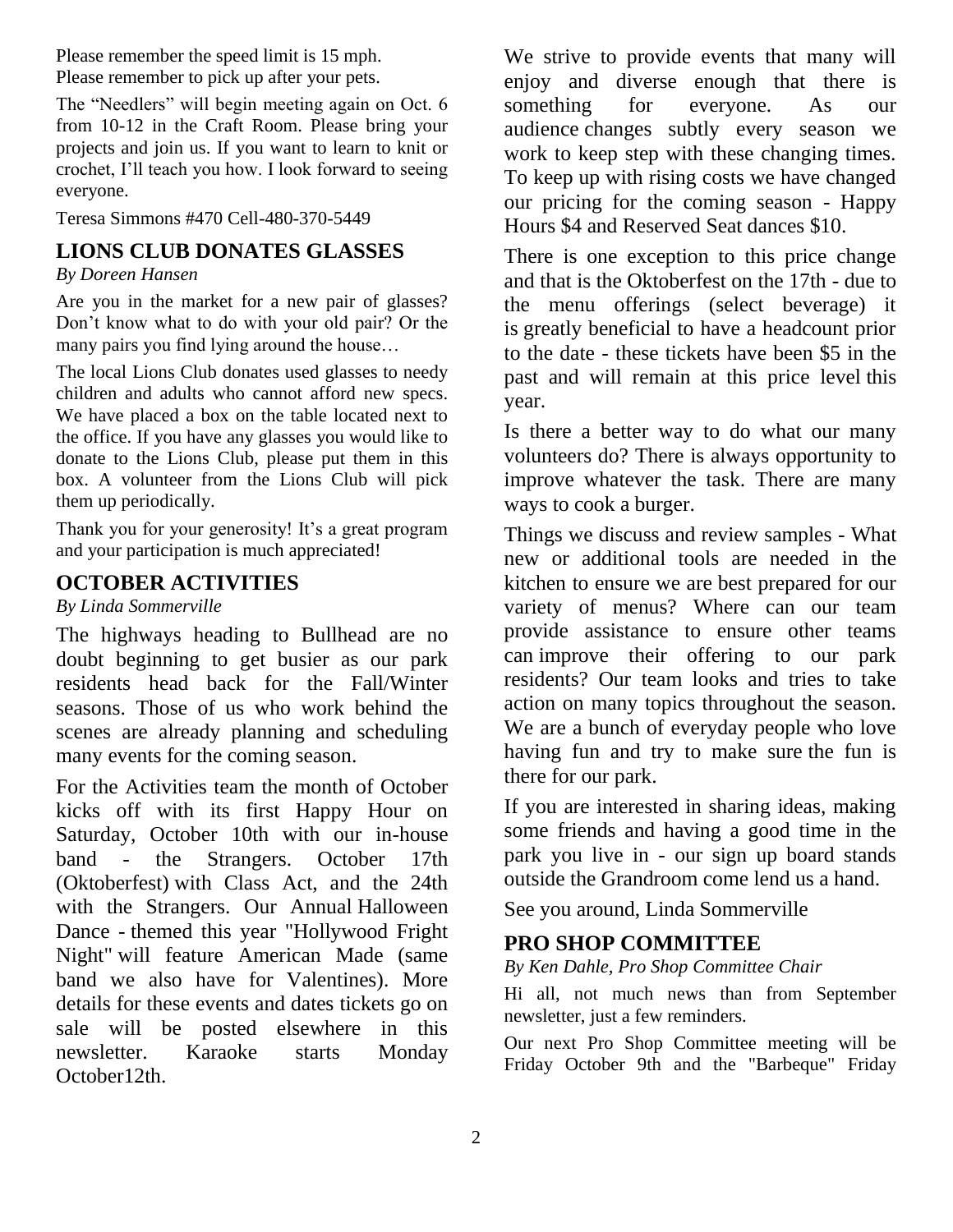October 30th, starting at 12:00 PM. We will have our traditional "Putt Off" and 50/50.

We will start selling tickets on Thursday October 8th and every Tuesday & Thursday thereafter in the Shuffle Board from 1:00 PM until 3:00 PM, and at the Pro Shop anytime.

Don't forget "the "HOLLYWOOD NIGHTS" golf tournament scheduled for November 6th. (See Lez G. article for more details)

We needed to order 3 more "Yardage Markers" and 4 other golf course signs and are short on money, if anyone wants to donate please see Ken, Linda Hixon or Lee (Pro Shop)

The tentative opening for the golf course is October 10th, but there will be notices when it opens for sure.

Anyone interested to join our committee, see Stephanie at the front office. Anyone who would like to volunteer for set up on functions but do not want to be on the committee, please see myself or other committee members.

Thanks, Ken

### **FROM THE GOLF COURSE**

*By Doreen Hansen*

To those who have already returned, Welcome back! Things are starting to get underway for the upcoming golf season!

The 2015-2016 president and vice-president of the Golf Association (leagues) are Jerry Fry and Chuck Watson. Patty Fry and Brenda Watson will be in charge of the lunches for the scrambles. If you have any questions or concerns regarding the leagues, please contact Jerry Fry.

Membership to the Golf Association, which includes lunch every other Thursday following the scramble, remains at \$30.00. Please remember that you MUST join the Association to be eligible to play in the leagues. If you choose not to join the Association and would like to join us for lunch, the cost per lunch is \$5.00. If you would like to take a lunch to someone who is not a member, whether it be spouse or significant other, relative, or best friend, the cost for that lunch is \$5.00. You cannot get one for you and one for someone else on your single-paid membership.

At the end of last year, the Riverview Board of Directors approved raising the resident membership fees for the golf course. Effective October  $1<sup>st</sup>$ , a 3month membership will be \$300; 6-month membership will be \$400, and the annual membership will be \$500. Twilight golf fees will increase to \$12.00. Fees remain the same for punch cards (\$100) and in-the-park resident play (9 holes is \$10.00 and 18 holes is \$15.00).

The golf course maintenance staff has changed somewhat over the summer. In addition to our new supervisor Brian Graham, who started at the end of last season, we have a new part-time employee, Mike Perniciaro. Welcome to the Riverview Golf Course!

The golf course will close for reseeding on Monday, September 14th. Reopening day will be Monday, October 12.

We continually look for volunteers to help out at the golf course. There will be a few shifts available for the new season. Morning shift hours are 7-12, afternoon shift hours are 12-5 – only one shift each week. Please contact Doreen (Saturday or Sunday) or Lee (Monday-Friday) at 928-763-9707 if you are interested in helping out this year!

Remember: You can purchase your memberships, punch cards, and golf gear before we reopen in October. Just call first and if there is someone at the pro shop, feel free to come in, say hi, and purchase your memberships early!

Holes in one that occurred post season: Connie St. Laurent (4/29); Gordon Parlette (5/10 – AND IT WAS HIS  $11<sup>TH</sup>$  HOLE IN ONE!!); Sally Soby (5/13); Steve Wilburn (8/26); Dean Willson (9/12). Congrats!!

### **HOLLYWOOD NIGHTS**

#### *By Les Grosz*

Our next star studded golf cart path fundraiser will be on Friday, Nov.6.

This will be a glow ball night tournament.

Cost is \$20.00 for golf and dinner. Non golfers can purchase dinner for \$5.00.

Stop in at the Pro Shop now for more details and to sign up. We still have plenty of room. All the fun starts at 4:00 pm, with putting & chipping contests.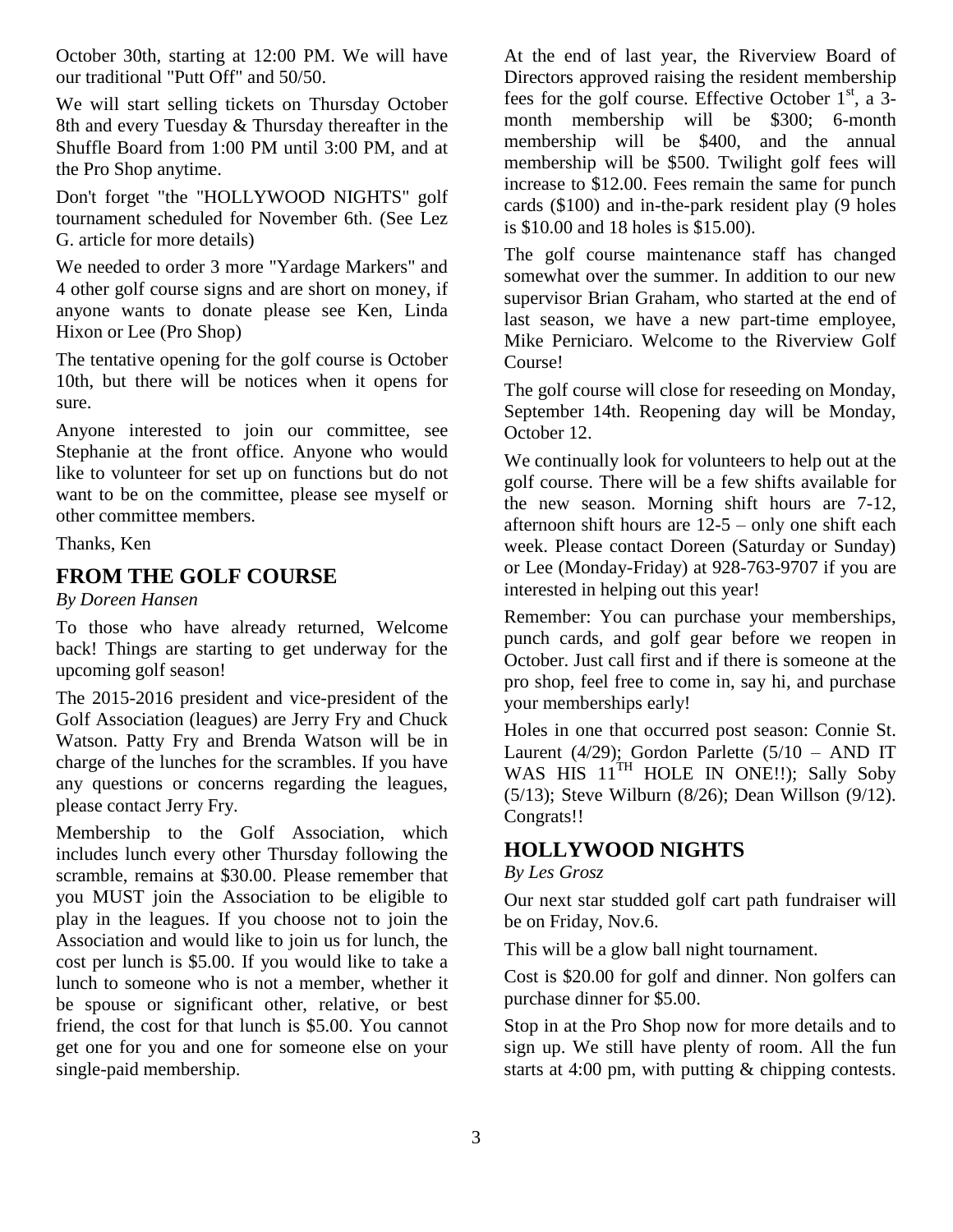We have added a floating hole-in-one contest along with 50/50, door prizes & more.

Who will win the next Oscar?

# **ELECTION NEWS**

#### *By Kathy Holmes, Chairperson Election Committee*

It is already October and time to starting thinking about running for a Board of Director's seat!

This year there will be two (2) Board of Director seats available. So if you have been dreaming this summer about how you would change things in the park here is your chance to make those dreams a reality – Run for the Board of Directors!!

Candidate Packets can be picked up beginning Monday, November 30th through Friday, December 4 th, 2015 during normal office hours. The packets **MUST** be returned to the office by 4:30pm Friday, December 14<sup>th</sup>, 2015. *Note: Packets can only be picked up by candidate*! If you have questions you may call the office at 928-758-5950 or contact Kathy Holmes at 330-929-6474 or Rose McGlynn at 607-661-7809.

There will be only one Meet the Candidates meeting on Friday, January  $8<sup>th</sup>$ , 2016 in the Grand Room at 1:30pm. Cake, punch and coffee will be served following the meeting.

Please don't just think about running DO IT!!!

# **ELECTRONIC VOTING**

Electronic voting will be available again this year. If you would like to vote electronically please make sure Stephanie has your current email address on file. Also, if need more information concerning electronic voting please contact Stephanie in the office. Paper ballots will, of course, be available for those not comfortable voting online.

# **OCTOBER GRAND ROOM EVENTS**

*By Linda Summerville*

Halloween is paid dance \$10. all Happy Hour food is now \$4

October 3 - No Happy Hour

October 10 - Strangers - pizza, salad and brownies October 17- Class Act German potatoes brauts and sauerkraut

October 24 Strangers - Taco Salad - Klondike Bars October 31- American Made - Hollywood Fright Night - Italian Dinner/salad/dessert

# **RIVERVIEW BOWLING**

#### *By Allen Stewart*

Hello Fellow Bowlers. It's almost time to hit the lanes. Bowling begins on Monday October 12. We will have our meeting at 9:00am Arizona time and we will begin bowling at 10:00am. If you don't already know this, we will bowl at the Riverside Casino bowling lanes in Laughlin, Nevada. You may have seen information that says we begin on Oct. 5. That is a mistake. WE DO BEGIN ON MONDAY OCTOBER 12th.

If you have a new team, or changes to your team, or need bowlers for your team, please contact our league secretary, Bobbi Turner on 801 518-3422. We're looking forward to seeing all of you.

Allen Stewart - League President 970 275-9686 Mel Maritz - League Vice President 928 704-6649 Bobbi Turner - League Secretary 801 518-3422

# **HALLOWEEN DANCE**

#### *By Traci Dahle*

Halloween with the stars! Come as your favorite or not so favorite STAR scary or not. Jason, the Monster Family, Frankenstein, Sonny and Cher, Donny and Marie, Marilynn Monroe, Frank Sinatra, you decide and we will see you there. Tickets go on sale Thursday the 8th of October \$10.00 for Halloween assigned seats and Oktoberfest \$6.00 that will not be an assigned seating.

Hope to see some great outfits for the dance but you don't have to dress up. It's still fun to come and mingle and dance and see all the neat outfits people come up with.

Traci Dahle #413. 801-971-3035

# **OKTOBERFEST:**

*By Traci Dahle #413, 801-971-3035*

We will have our welcome back Oktoberfest Saturday October  $17<sup>th</sup>$ . We will be serving Polish Brauts, Sauerkraut, German Potatoes and German Chocolate cake and your choice of one can of pop or beer. We have a great band Class Act for the dancing. Tickets are \$6.00 because of the extra food and drinks. Food will be served at 5:00. Then we can party and dance and visit for the rest of the night. You will need to buy your tickets in advance so we know how much to prepare for. The tickets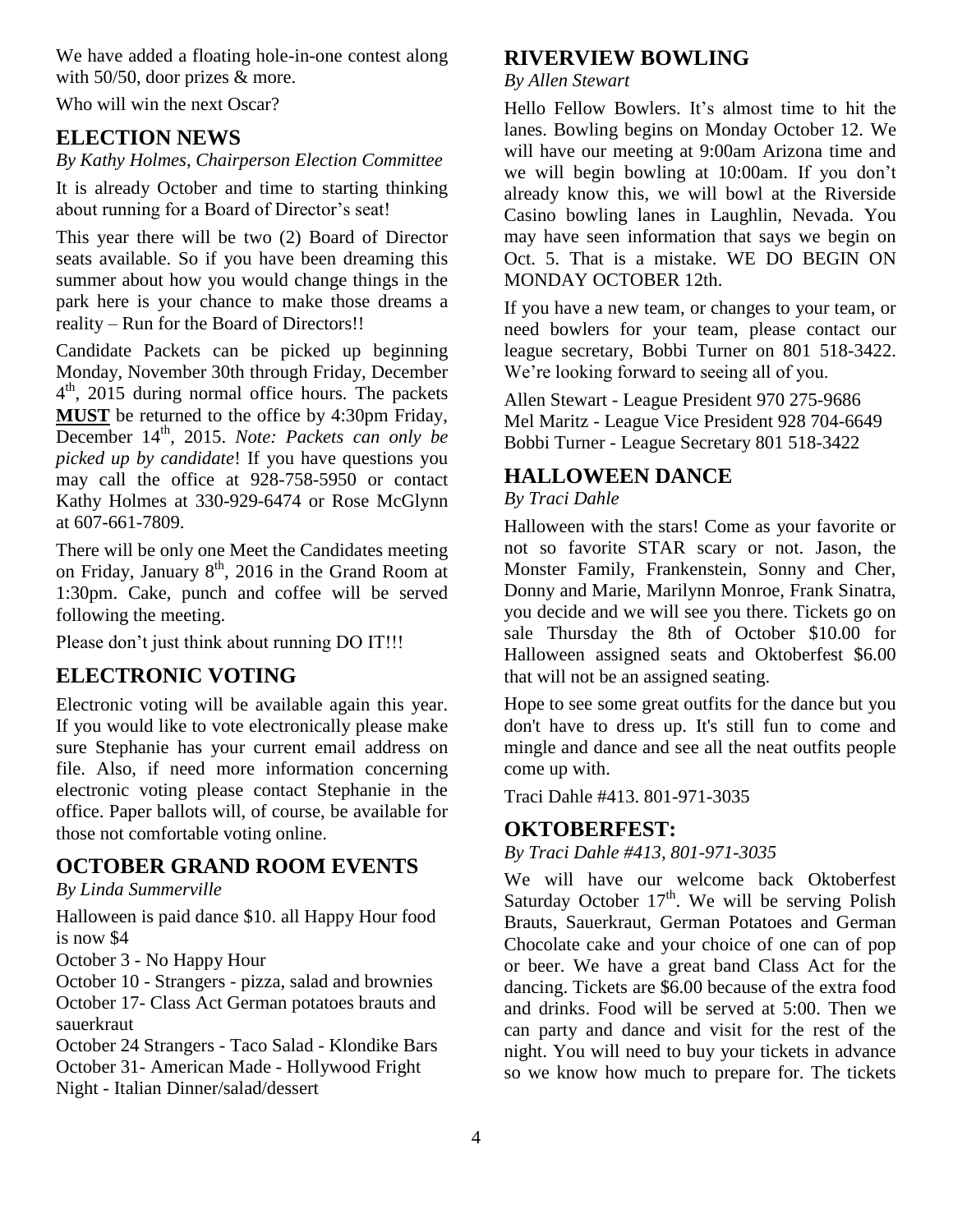will be sold in the shuffle board room starting Thursday October  $8<sup>th</sup>$ . Hope to see you all there.

#### **IRAN-IRAQ MILITARY OUTREACH**

*By Sally Barrow* 

Labor Day weekend has come and gone, and we expect to see Snowbirds flocking in to Riverview. WELCOME BACK and we hope you'll bring along some cool weather!

Summer has been hot and some of us "year- 'rounders" once again spent Wednesday afternoons in the Craft Room manufacturing Christmas sox for our military - wherever they may be this Christmas. We have 538 beautiful sox made. From donating material, cutting out the pattern, sewing, gluing, trimming/decorating, ripping out mistakes, etc., Santa's helpers were: Joyce Young, Nelda Garcia, Betty Laforest, Connie St. Laurent, Maria Hartman, Pat Runkel, Charlene Haitt, Kay Earnest, and Katie Inman. Charlene showed us how to utilize our material by cleverly making bows of the small leftover pieces of material. Some of these ladies donated Christmas-theme material, which is MOST WELCOME by our little group.

You, too, can help! Many have already turned in items for the socks. Shortly there will be a Christmas box in the lobby just inside the administration office entrance where you can drop off items to include in stuffmg the sox. Sample sox are pinned up on the bulletin boards in case you are not familiar with the size. The following are most welcome - in travel sizes - such as those that are usually placed in motels for guests: toothpaste, toothbrushes, small soaps, shampoo, conditioner, shower caps, dental floss, mouthwash, lip balm, sunscreen, pocket Kleenex type tissues and/or any other small useful item for those defending our country. Additionally, regular-size decks of playing cards are useful, and individually wrapped candy, gum, or nuts.

Let's help our military know they are not forgotten, especially at Christmas time. If you know of someone who is deployed or on a ship, or involved in any way - including in the hospital, please give me their address and we will turn it in to receive a shipment of these sox from St. John The Baptist Catholic Church project. Final stuffing and shipping usually takes place at the church in early November.

If you have any questions, please contact me at: 763-9075 or Lot #404

# **HEALTHY AGING CLASS CHAIR EXERCISES**

#### *By Sally Barrow*

October is Healthy Aging Month! Let's honor it!

Some have said they can't deal with the floor exercises at Stretch and Tone. So, another choice was tried during the summer months. People seem to like it, so it will be continued as a regular activity. Both men and women are welcome, and it only lasts about a half hour. Start time is 8:00 a.m. in the Multi-purpose room on Mondays, Wednesdays, and Fridays.

Boston University has this series of exercises for Healthy Aging that is a volunteer Lay Leader Model. These are gentle exercises sitting in a chair, or standing at a table or behind your chair. The exercises have a lot to do with balance and coordination, range of motion, posture and, if done regularly, may prevent a serious fall. A copy of the exercises is posted on the bulletin board left of the door to the Multi-purpose room so you can take a look ahead of time to see if this is something you're interested in. Better yet, slip on some comfortable duds and come give it a try. You need not bring anything but a willing, friendly spirit!

We're not getting any younger, so let's age healthier together, and in the best manner possible...the secret is keep moving! See you there! Questions? Contact Lee Grazul- phone: 928-763-9626. If there is no answer, leave a message, including your phone number, and Lee will call you back.

# **ANNUAL CRAFT FAIR**

Saturday, November 14th - 9:  $a.m. - 1 p.m.$ Donuts and coffee - 9 - 10 a.m. - \$1 Hot dogs/Chips and  $Pop-11$  a.m.  $-1$  p.m. \$3

Table Rentals for park residents is \$6 per table

More details will be provided by Craft Fair Chairs - Maggie Brown and Nelda Garcia. Watch for fliers and signup sheets outside the Grand Room

This event has been organized for many years by Mary Bowden - many thanks to Mary for all the years and the detailed notes she left to assist with the smooth hand off of this event.